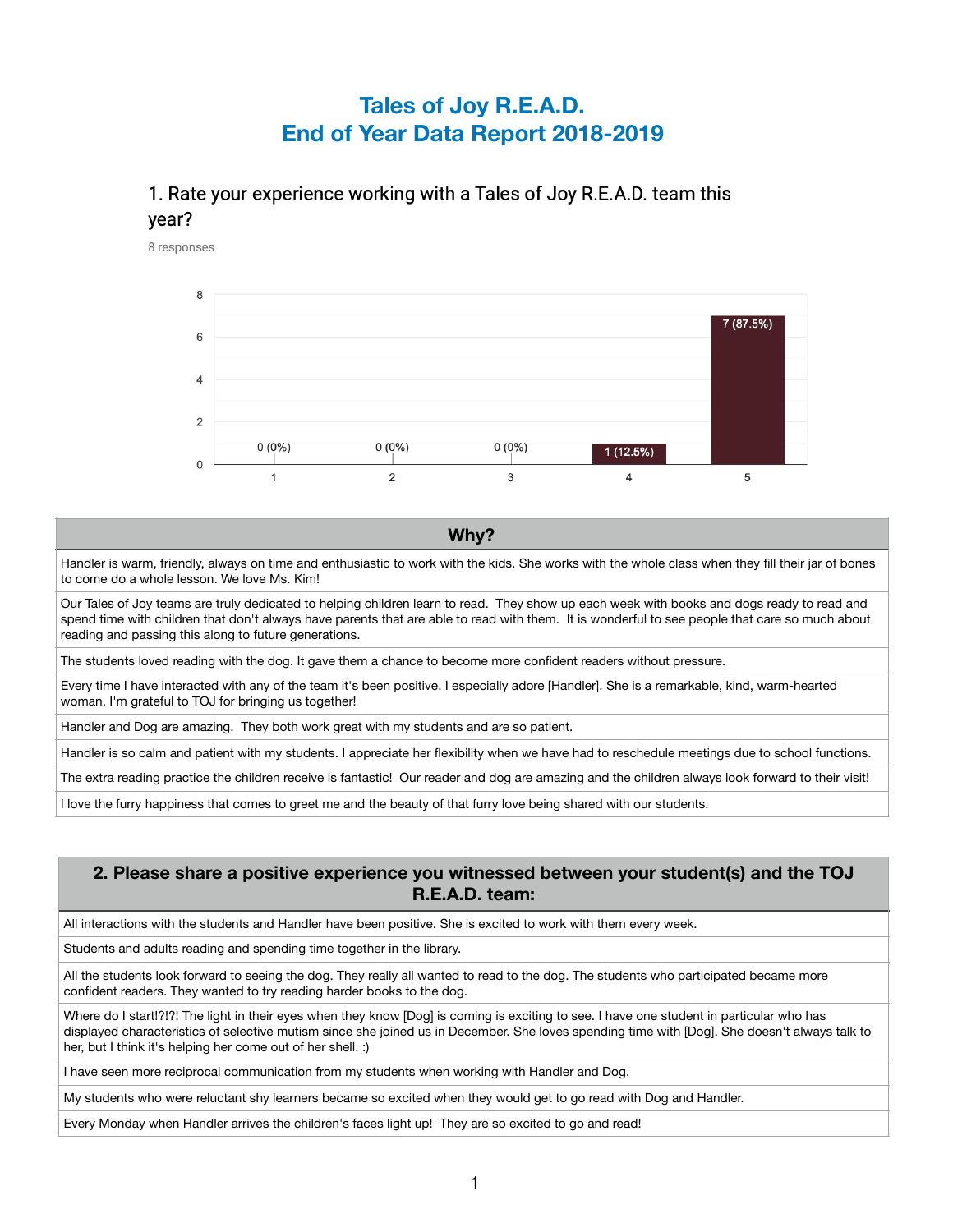We had a birthday party for [Dog] (Handler brought in a cake, waters, hats) and we pulled all of the children in that have met Dog to celebrate. Handler then read a story to all of the students! It was fabulous!

# 3. Do you intend on requesting a Tales of Joy R.E.A.D. team to work with your class again next year?

8 responses



**Why?**

I love everything about Tales of Joy!

We need folks that are passionate about reading to teach the kids. It is a fun and enjoyable time at school.

I will be in a different position that will not utilize the dog. But I will recommend it to other teachers.

Because TOJ really makes a difference for my "bubble" kids - the ones who need a little intervention for confidence and such. Not to mention I love the relationship we've developed!

It has been very beneficial for my population of students.

I believe that the one on one attention that the selected students receive from the program is beneficial to the acquisition of their reading skills and helps build student confidence in the skills that they are working on regarding reading.

I LOVE the program!!!

I would love for the furry love to continue.

## **4. What positive shifts in student reading behaviors were you able to observe and document as a result of working with a TOJ R.E.A.D. team?**

Increased fluency and confidence.

Students enjoy reading instead of making it chore. They read more due to this program and this in turn makes them better readers.

Students were eager to read and wanted to read harder books.

See my comment above, particularly with regard to my super quiet kiddo. TOJ helps to bring out the best in kids. ALL the kids love seeing Dog once a week, even if they're not reading with her.

More engagement and interaction while looking at pictures and listening to the story.

letter names and letter sound aquisition blending and segmenting phonemes in CVC words.

They are excited to read! I have also noticed their excitement and confidence for reading grow tremendously.

They seem more confident and sure about their reading abilities.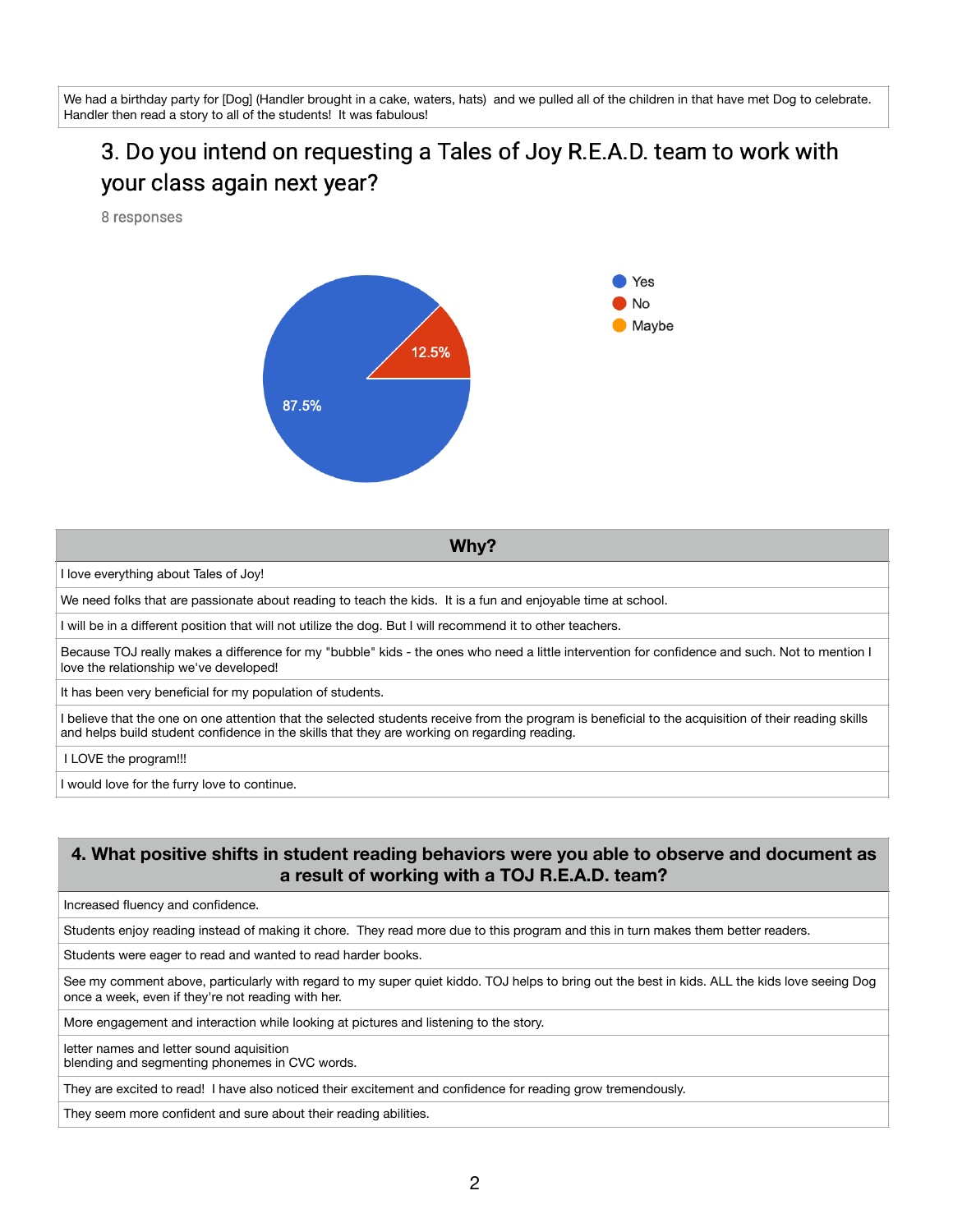### **5. What changes did you observe in your students' willingness to engage in literacy activities in the classroom as a result of working with a TOJ R.E.A.D. team?**

#### More enthusiasm

#### Not sure

The students became more confident readers and were more eager to participate. They were able to join book clubs at the end of the year.

The students who work 1:1 with Dog have definitely shown an increase in a desire to read, and a less hesitant nature when opportunities arise to read aloud in class.

The students all love to spend time with Handler and Dog and have increased their interest in looking at books in the classroom.

both students were eager to read with Handler and Dog.

Their confidence has grown! They love to participate and be involved in all the reading activities in the classroom.

Again, they seem more confident to generalize their skills into reading with more verve within the classroom.

### **6. Take a moment to meet with your student(s) who worked with a TOJ R.E.A.D. team and ask them the following - What was the best part of working with (Dog's Name)?**

Reading with Dog and getting to pet her. Reading Handler's special books.

?

Actually being able to read with the dog. I liked sitting by the dog. I read chapter books to the dog.

Student 1: learning new words

Student 2: she's cute. I like cuddling with her.

Student 3: I like to read Dr. Seuss books with her because Dog gets to listen to me read. She likes to listen to me. Student 4: (silent) If I had to guess I would say she likes to snuggle and pet Dog.

N/A

"Handler is nice." "I like to pet Dog"

Student #1: Reading because I loved learning about it. I get to share stories with Dog and I love it!

Student #2: That I get to read to her and pet her. That Dog always looks cute when she comes with bandanas on holidays.

Student #3: I get to read and Dog was super nice to me all the time. I could pet her whenever and wherever I wanted to and I loved that.

#### **What was the worst part of working with (Dog's Name)?**

Nothing.

It isn't everyday.

?

There wasn't a worst part because I liked reading to the dog. All the students said they liked reading to the dog. There was not a bad part.

Student 1: nothing Student 2: nothing

Student 3: If I have jelly on my pants from breakfast she licks my pants. (\*LOL!\*) Student 4: I asked if there was anything she didn't like and she shook her head.

N/A

n/a